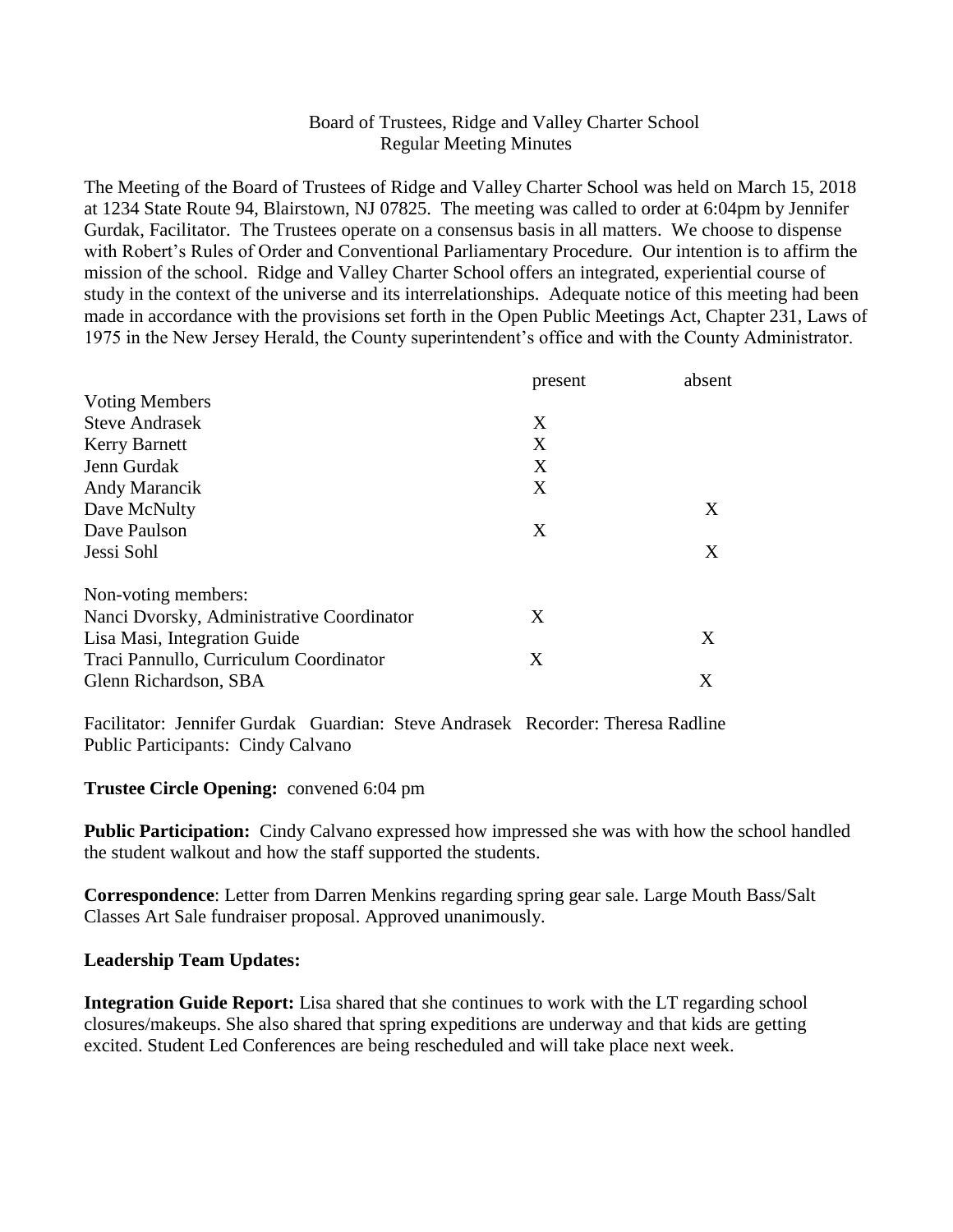**Curriculum Coordinator Report:** Traci Pannullo advised the Trustees that the entire school needs to make up two (2) days due to weather incidents. Upon meeting with all guides, she recommended that Friday, March 31 become a half-day as well as Saturday, April 14 become a half-day (Community Service Day). Class groups will make up additional days on their own. The trustees unanimously approved this change.

Traci shared that the Leadership Team is working on getting ready for next year. She reviewed the revised School Dance proposal from Galaxy with the Trustees.

**Administrative Coordinator Report:** Nanci Dvorsky suggested revising the agenda to include Theresa Radline and remove Glenn Richardson. A lottery was held for 3<sup>rd</sup> grade (out of district) and Kindergarten (out of district) waiting list for the 18-19 school year. Nanci reported that we will be receiving new signature stamps for the bank once all forms are completed. Lastly, Nanci discussed the possibility of having the Critical Response Group present information regarding the school safety program they offer.

**Business Coordinator Report:** Approval of the February 15, 2018 minutes. **Resolution 3.15.18.a** To approve payment of bills in the amount of \$178,222.26 which includes payroll. Approved unanimously. **Resolution 3.15.18.b** To approve the Board Secretary and Treasurers' Reports for January and February 2018 and to certify that no major account or fund has been over expended and to confirm that sufficient funds are available to meet the school's financial obligations for the remainder of the year. Approved unanimously. **Resolution 3.15.18.c** To approve Amy Ferrara as Family Leave Replacement Teacher/Guide for Becky Garceau from March 12, 2018 through June 30, 2018 at the prorated salary of \$37.500. Approved unanimously.

Theresa shared that she will be attending a mandated School Safety Training in June as well as followed up on drills with guides and will be firming up some items as needed. She also gave an update on PARCC and NJSLA-S.

# **Committee Reports**

**Parent** Cindy Calvano reported that the parent committee had concerns about the change in the spring fundraiser.

**Technology** Theresa reported that we are purchasing McAfee and the new Firewall and these installations will take place on spring break. We will continue to purchase items from the projections as the year goes on.

**Facilities** Nanci Dvorsky followed up on meeting with Rutgers and is waiting to hear back from them.

**Finance** Steve Andrasek reported that the Finance Committee will meet Saturday and complete the draft 2018-2019 school budget. He also shared that Lakeland Bank gave him numbers to compare with First Bank and will report to the Finance Committee.

**Communication** Anna Andrasek received a letter requesting that RVCS place an ad in the playbill for Newton Theater's performance of Annie.